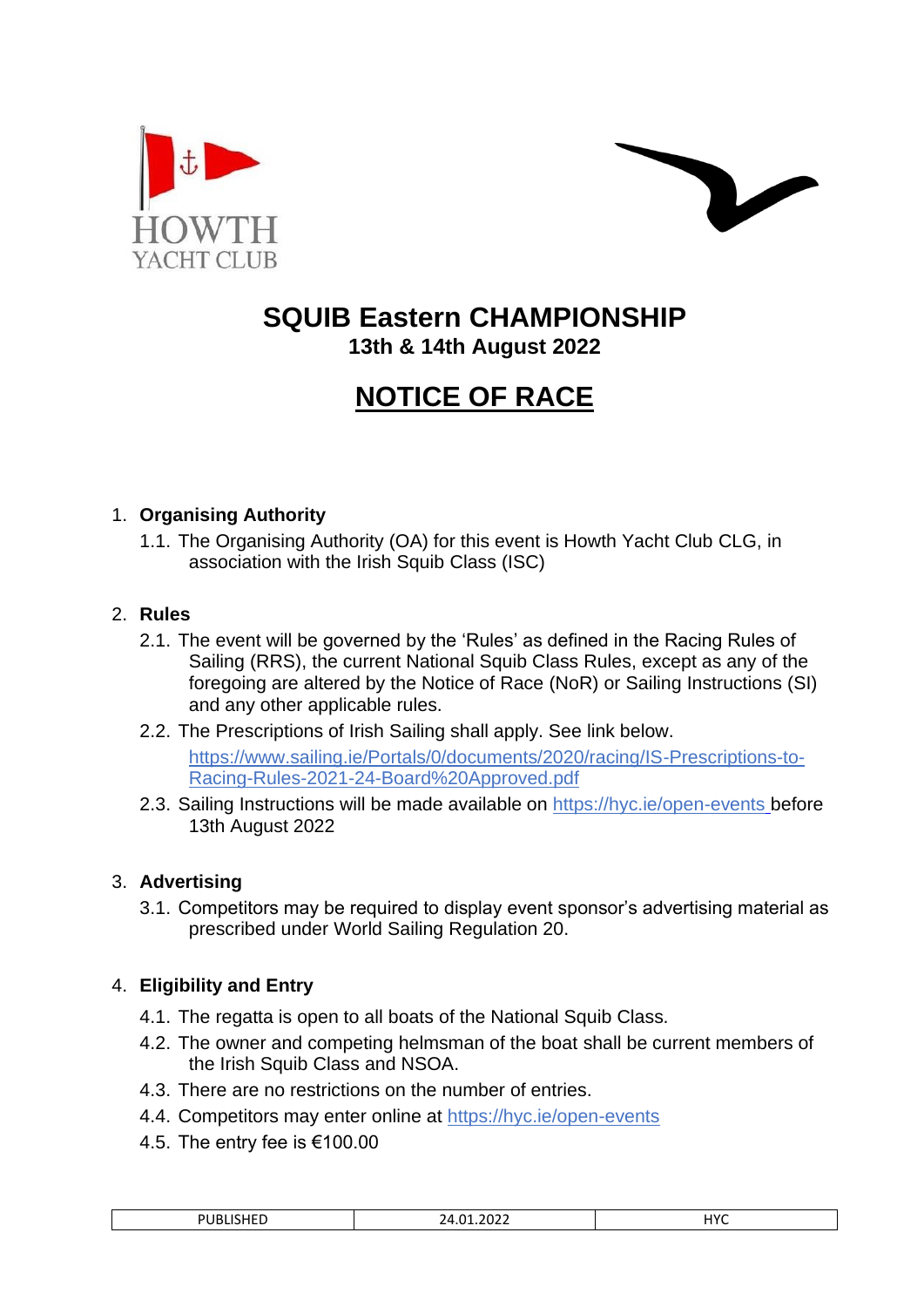



#### 5. **Schedule**

- 5.1. Six races are scheduled. Three races shall be completed to constitute a series.
- 5.2. Four races may be sailed on either day.
- 5.3. No race will be started after 1400 Sunday 14<sup>th</sup> August, except for postponements, general recalls and abandonment of a race where the first warning signal was made before 1400.

| Date                         | Event                                                    | Time                              |
|------------------------------|----------------------------------------------------------|-----------------------------------|
| Fri. 12 <sup>th</sup> August | Launching                                                | $0900 - 2100$                     |
|                              | Registration and Equipment Inspection                    | 1700 - 2100                       |
|                              |                                                          |                                   |
| Sat. 13 <sup>th</sup> August | Launching                                                | $0900 - 1000$                     |
|                              | Registration and Equipment Inspection<br><b>Briefing</b> | $0900 - 1000$<br>0930             |
|                              | Race Warning Signal                                      | 1125                              |
|                              | Subsequent races                                         | Immediately after preceding races |
| Sun. 14 <sup>th</sup> August | Race Warning Signal                                      | 1025                              |
|                              | Subsequent races                                         | Immediately after preceding races |
|                              | Craning out                                              | 1400 - 1900                       |

| $- -$          |                      |                         |
|----------------|----------------------|-------------------------|
| ንሀBLISI<br>・ヒレ | 1.2022<br>14.01<br>. | <b>LIVC</b><br>$\cdots$ |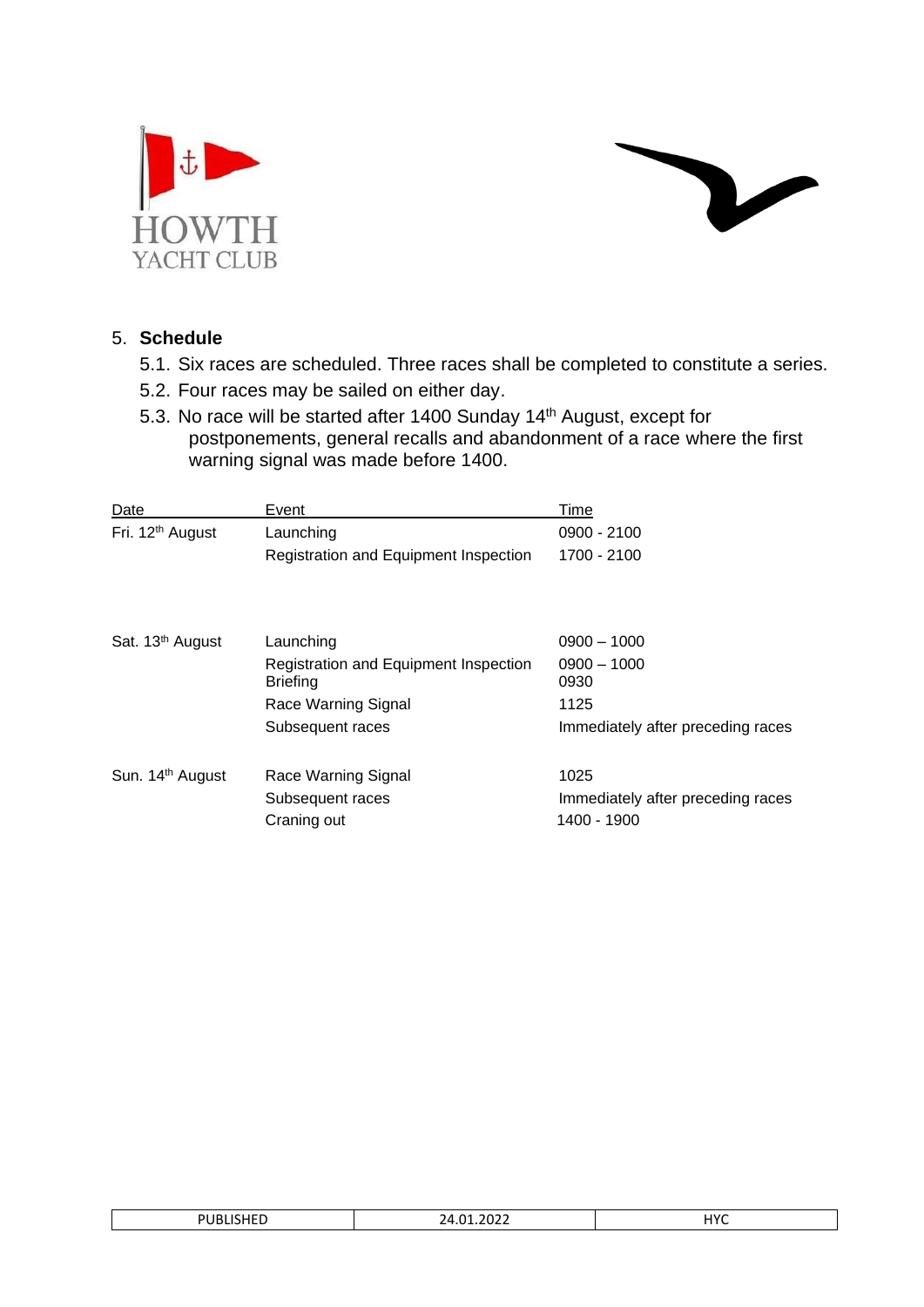



# 6. **Conditions of Entry**

# 6.1. Entry Disclaimer:

- The participant is entirely responsible for his/her own safety, whether afloat or ashore, and nothing, whether in the Notice of Race or Sailing Instructions or anywhere else reduces this responsibility.
- It is for the participant to decide whether he/she is fit to sail in the conditions in which she will find him/herself. By launching or going to sea, the participant confirms that he/she is fit for those conditions and is competent to sail and compete in them.
- No action of the OA shall reduce the responsibility of the participant nor will it make the OA responsible for any loss, damage, death or personal injury, however it may have occurred, as a result of the participant taking part in the racing. The OA encompasses everyone helping to run the races and the event and includes, but is not limited to, the Race Officer, Race Committee, Mark and Safety Boat Crews, Beach Masters and staff or agents of Howth Yacht Club.
- The provision of Safety Boats shall not relieve the participant of his/her responsibilities.
- The fact that the Race Committee may conduct inspections of a boat does not reduce the responsibilities of the participant set out in this Notice of Race.

#### 6.2. Insurance

Each participating boat shall be insured with valid and adequate third-party liability insurance.

# 7. **Registration**

7.1. Registration will take place on the ground floor of the clubhouse, beside the Marina Office, during the times indicated in NoR 5 "Schedule".

# 8. **Equipment Inspection**

- 8.1. The OA reserves the right to inspect equipment and/or measure boats, sails or equipment and/or weigh boats before or during the event. This includes onthe-water inspections.
- 8.2. A boat shall carry the specified corrector weights noted on her measurement certificate. Any boat that complies with its certificate as to the number and weight of its correctors but is under-weight when weighed will be required to fit additional correctors to bring it up to weight before racing.

| 30.25<br>$\sim$<br>ΙЛ. | uvr |
|------------------------|-----|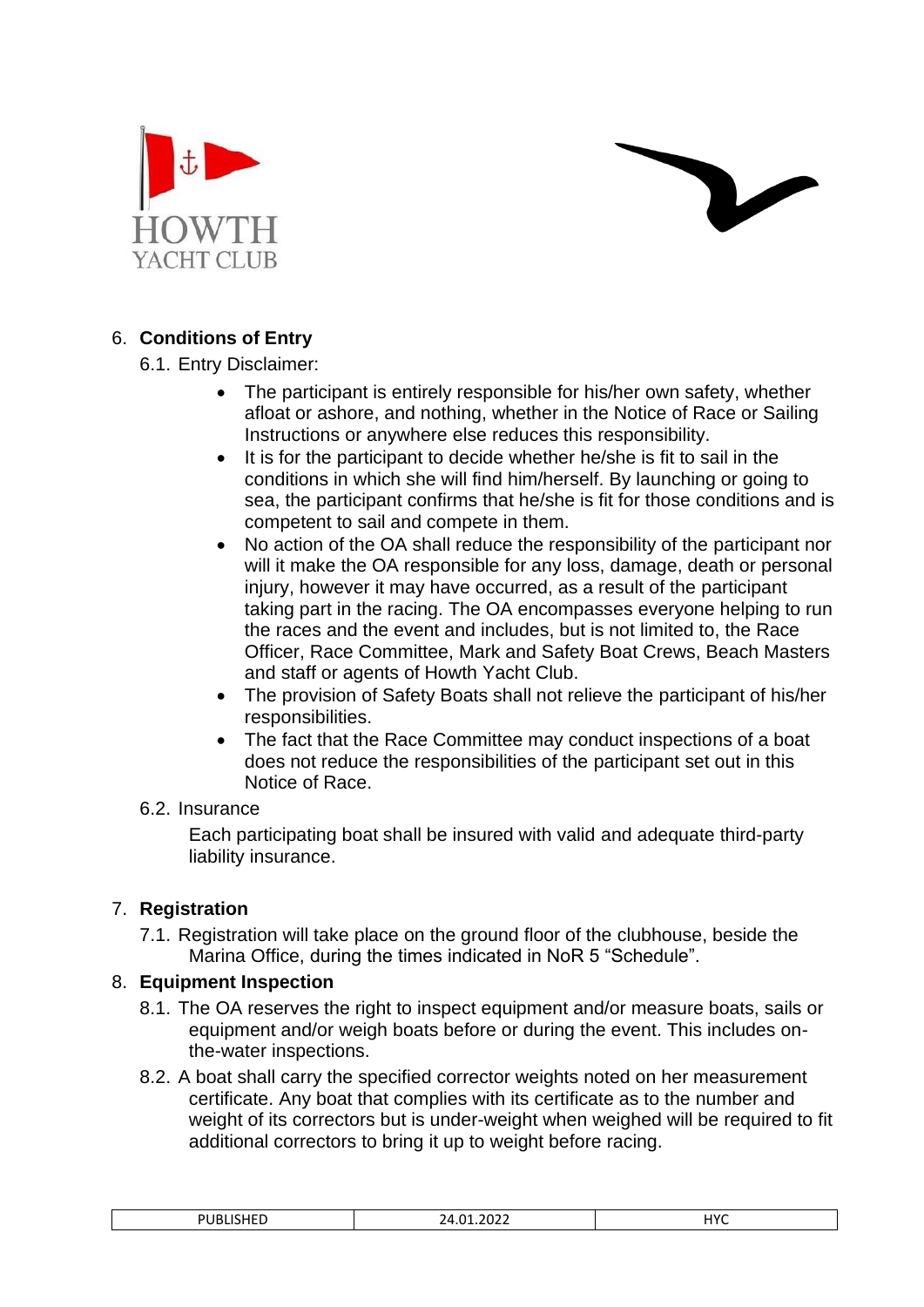



#### 9. **Crew**

- 9.1. The names of the crew and the single designated helmsman shall be declared at the time of registration.
- 9.2. After registration, substitution of declared crews shall not be allowed without prior written approval of the Race Committee.
- 9.3. In an emergency, or on a downwind leg of the course, the designated helmsman may hand over to a crew member who is not a member of NSOA.

#### 10.**Identification**

- 10.1. All boats shall sail under their registered class number. Only sails that have been scrutineered for the event shall be used. Substitution of sails shall not be permitted except in cases of extreme hardship and then only with the written permission of the Race Committee.
- 10.2. The sail number on a boat's spinnaker shall match the number on her mainsail.

# 11.**Launching**

- 11.1. Launching by crane at Howth Yacht Club will be at the time indicated in NoR5 "Schedule". In order to assist with social distancing, launching slots will be made available. Please contact Howth Yacht Club Marina [marina@hyc.ie](mailto:marina@hyc.ie) or +353-1-8392777 to schedule a launching slot. Only approved lifting strops shall be used.
- 11.2. During the launching time indicated in NoR5, maintenance of boats when hanging from the crane is not permitted.
- 11.3. All boats shall be afloat by the warning signal for the first points race of the event.

| uvc<br>101101100<br>ำกวา<br>ים<br>$\sim$<br>$\sqrt{ }$<br>UDLIJHLU<br>Z4.UI.ZUZZ |
|----------------------------------------------------------------------------------|
|----------------------------------------------------------------------------------|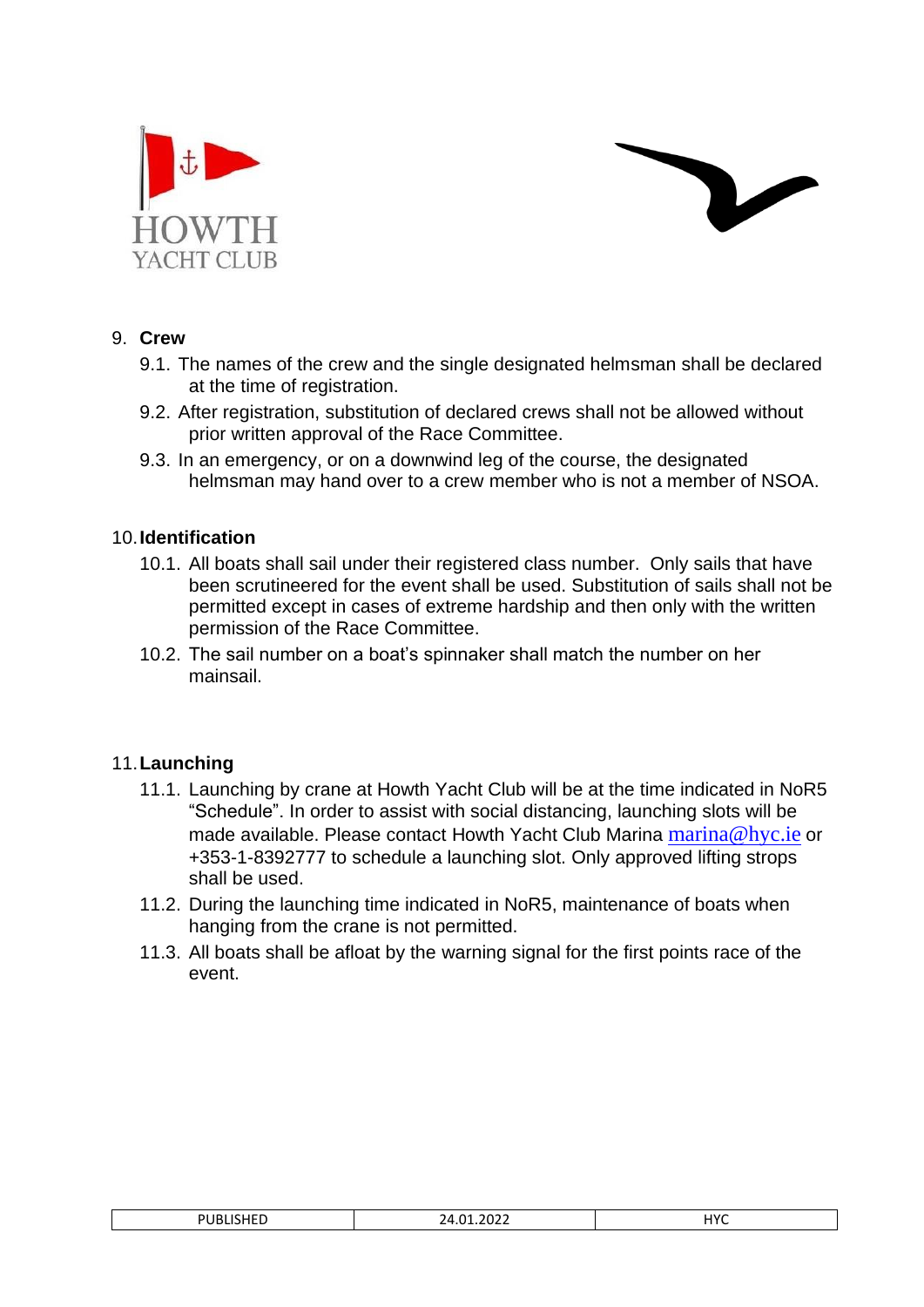



# 12.**Mooring / Berthing**

- 12.1. Berthing will be available, free of charge, on the Howth Yacht Club Marina or swinging moorings for the duration of the event. Details will be provided on arrival. Support boats will be accommodated if space permits, free of charge. Those requiring berths for support boats should contact Howth Yacht Club Marina Please contact Howth Yacht Club Marina [marina@hyc.ie](mailto:marina@hyc.ie) or +353-1-8392777 before the regatta, to confirm space is available.
- 12.2. Competitors are requested to bring lines and fenders suitable for stacked marina berthing.

#### 13.**Race Area and Courses**

- 13.1. The Race Area will be in the waters North of Howth, Co. Dublin, Ireland
- 13.2. The courses to be sailed will be defined in the SI and will be either Windward-Leeward or Triangle-Sausage-Triangle



| יר<br><b>0060160</b> | $- - - -$<br>$\sim$<br>,,<br>ZT.UI.LULL | ⊣∨r<br>.<br>____ |
|----------------------|-----------------------------------------|------------------|
|----------------------|-----------------------------------------|------------------|